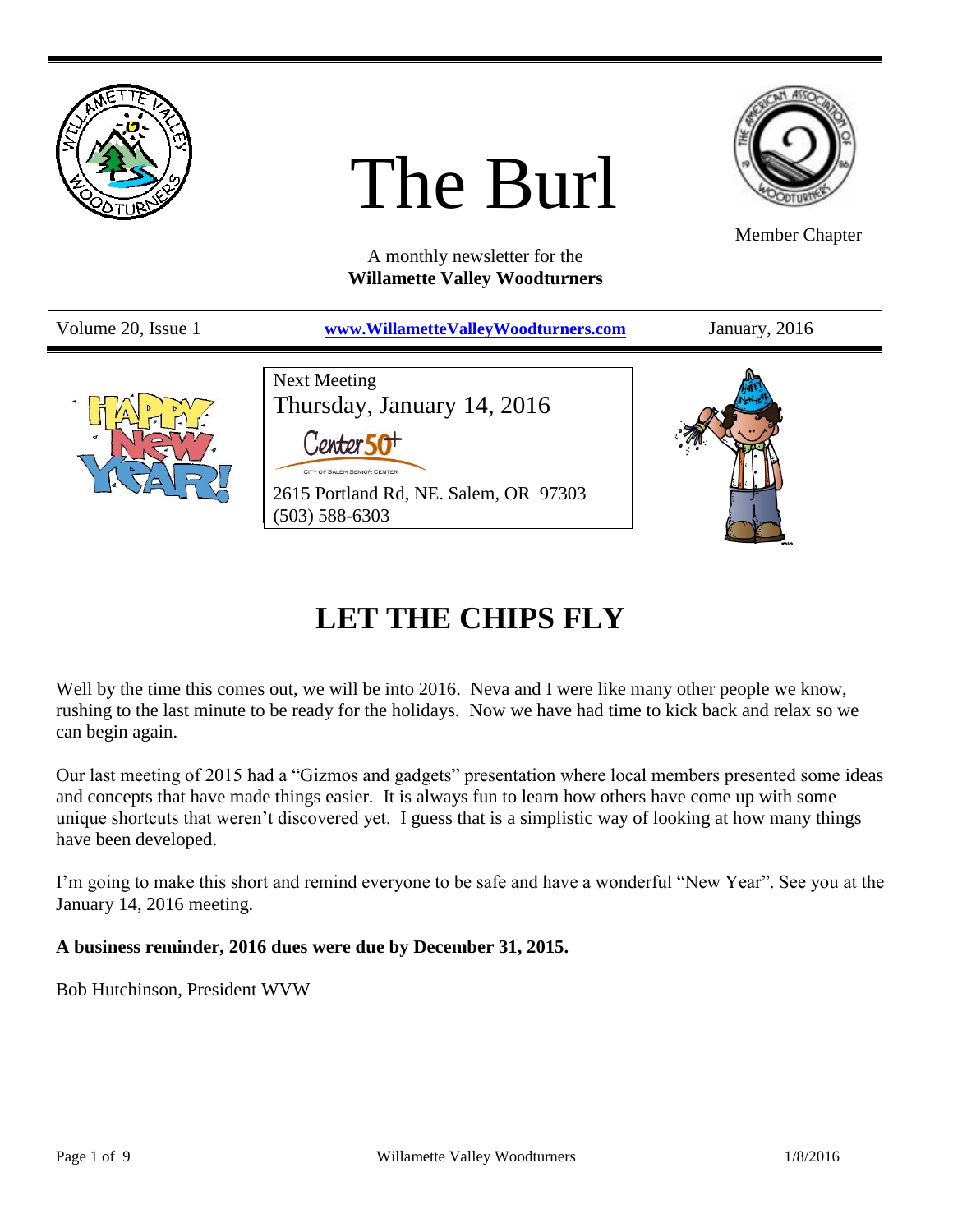## **January Demonstrator, Tom Huhn**

Bottle Stopper January 14

In January, we will have one of our own demonstrate, Tom Huhn. He will be turning his bottle stopper which is decorated with a grape cluster on top. Tom worked for about 30 years in construction building houses as a general contractor. About 25 years ago Tom was diagnosed with an eye disease called Retinitis pigmentosa which causes a slow loss of vision over time. Tom likes to quote that popular Hogan's Heroes character, Sergeant Shultz, "I see nothing!" He has a little light perception but otherwise he is blind. Tom has worked with wood his whole life, in construction and now continues to make furniture, cabinets and a variety of products for home décor.



Two years ago Tom got his first lathe and according to him, it is the most interesting tool he has had and he has quite a selection of tools in his shop including a table saw, band saw, miter saw, jointer, planer, and routers. To quote Tom, "I really like the challenge of the lathe and the problem solving needed and the endless possibilities. It is a very different type of wood working, it is kind of like a piece of clay that you get to shape in your hands."

\_\_\_\_\_\_\_\_\_\_\_\_\_\_\_\_\_\_\_\_\_\_\_\_\_\_\_\_\_\_\_\_\_\_\_\_\_\_\_\_\_\_\_\_\_\_\_\_\_\_\_\_\_\_\_\_\_\_\_\_\_\_\_\_\_\_\_\_\_\_\_\_\_\_\_\_\_\_\_\_\_\_\_\_\_\_\_\_

## **February Demonstrator, Ashley Harwood,** South Carolina

Fine Finials

February 11

One day and two day workshops. The one day workshop covers turning fine finials, the two day workshop covers both fine finials, bowls and sharpening.

**March Demonstrator: Dan Tilden,** Ashland, OR

**TBD** 

March 10 \_\_\_\_\_\_\_\_\_\_\_\_\_\_\_\_\_\_\_\_\_\_\_\_\_\_\_\_\_\_\_\_\_\_\_\_\_\_\_\_\_\_\_\_\_\_\_\_\_\_\_\_\_\_\_\_\_\_\_\_\_\_\_\_\_\_\_\_\_\_\_\_\_\_\_\_\_\_\_\_\_\_\_\_\_

## **Sawdust Sessions**

**January:** Goblets lead by Bruce Stangeby at Terry's shop (820 Cordon Rd NE). This would be a good sawdust session for new as well as more experienced turners to attend.

You should bring a dry piece of your favorite wood ( $2\frac{1}{2} \times 2\frac{1}{2} \times 8$  this would be an appropriate size if you haven't turned a goblet before) , spindle turning tools (spindle roughing gouge, spindle turning gouges), small (3/8") bowl gouge, round nose negative rake scraper, and a cut off tool. No skew required !

Sandpaper and finish of your choice.

If you don't have wood, or all of the tools I will bring some to share

**February:** No sawdust session due to the Ashley Harwood workshop.

**March:** TBD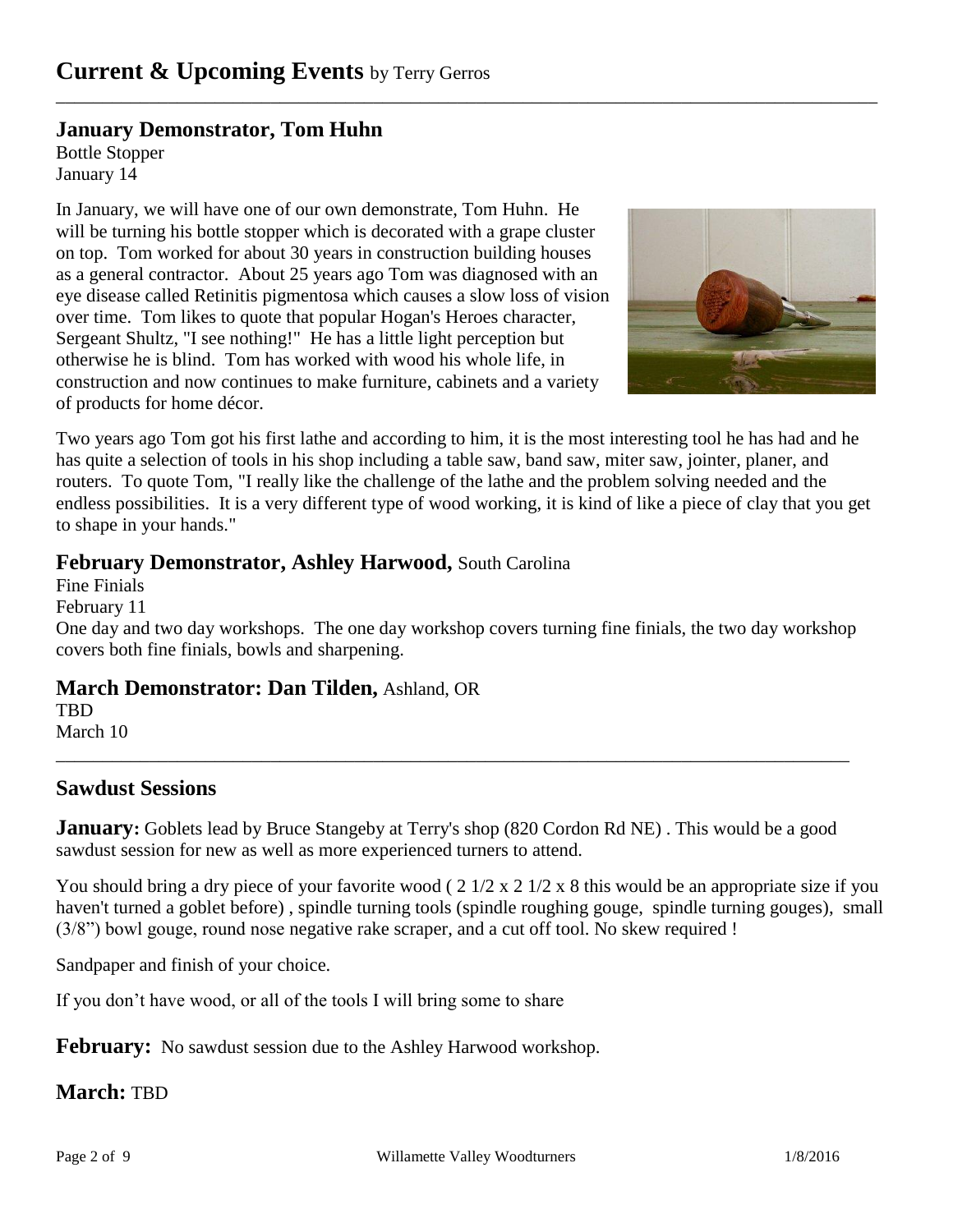## **The Editor's Corner**

By Henrik Åberg, Burl editor

Please help improve the Burl experience for all club members by submitting your own contribution. We need more contributions for "**What's on my Lathe?", "Tip of The Month", "Joke of the month"** and more.

> **A maximum of two gift certificates per month are given out to the best Burl contributions**!

> This month's gift certificates go to **Terry Gerros and Walt Thies.** Thank you!

\_\_\_\_\_\_\_\_\_\_\_\_\_\_\_\_\_\_\_\_\_\_\_\_\_\_\_\_\_\_\_\_\_\_\_\_\_\_\_\_\_\_\_\_\_\_\_\_\_\_\_\_\_\_\_\_\_\_\_\_\_\_\_\_\_\_\_\_\_\_\_\_\_\_\_\_\_\_\_\_\_\_\_\_\_\_\_\_

# **Joke of the month:**

Q: How can you identify dogwood?

A: By its bark.

Submitted by Walt Thies

## **Betty Fox's famous quotes:**

## **You might be a woodturner if.......**

You return from the yard waste recycling shed with more debris than you left with.

Your wife's garden was mulched for free.

When someone says chip you don't think potato.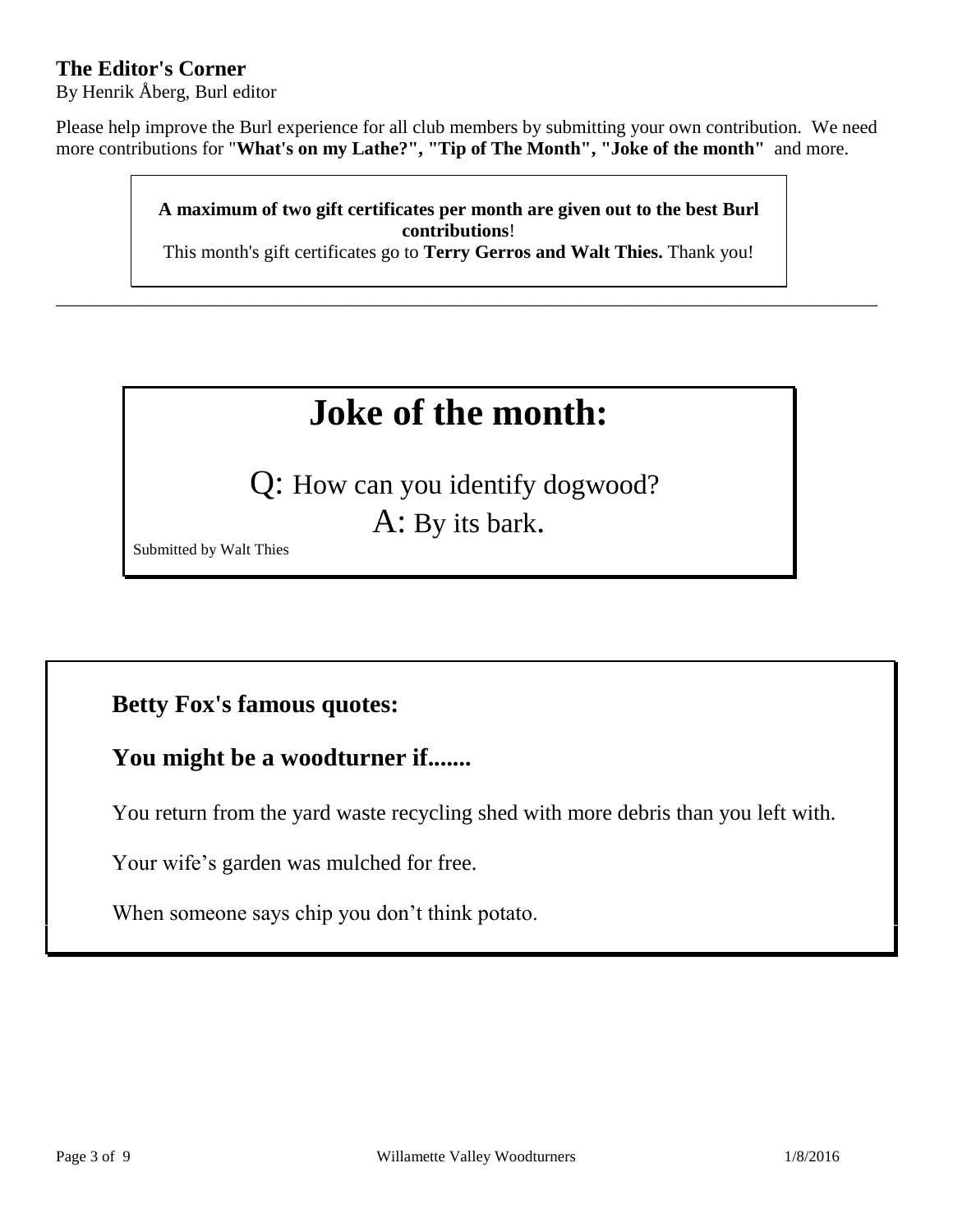## **What's on my Lathe.....**

By Terry Gerros

Considering that this month's sawdust session is on Goblets, I couldn't resist the opportunity to turn a few myself. My curiosity got the better of me to see how tall a goblet I could make…so far, I'm at 16 inches.



**Turning tip** (from Steve Russell's "Lathe Talk") Submitted by Bruce Stangeby

A small amount of paste wax works wonders to help eliminate torn grain areas when turning difficult timbers, or high-figured grain. Apply some wax and then resume cutting with your gouge. You may have to apply the wax several times to completely remove any damage.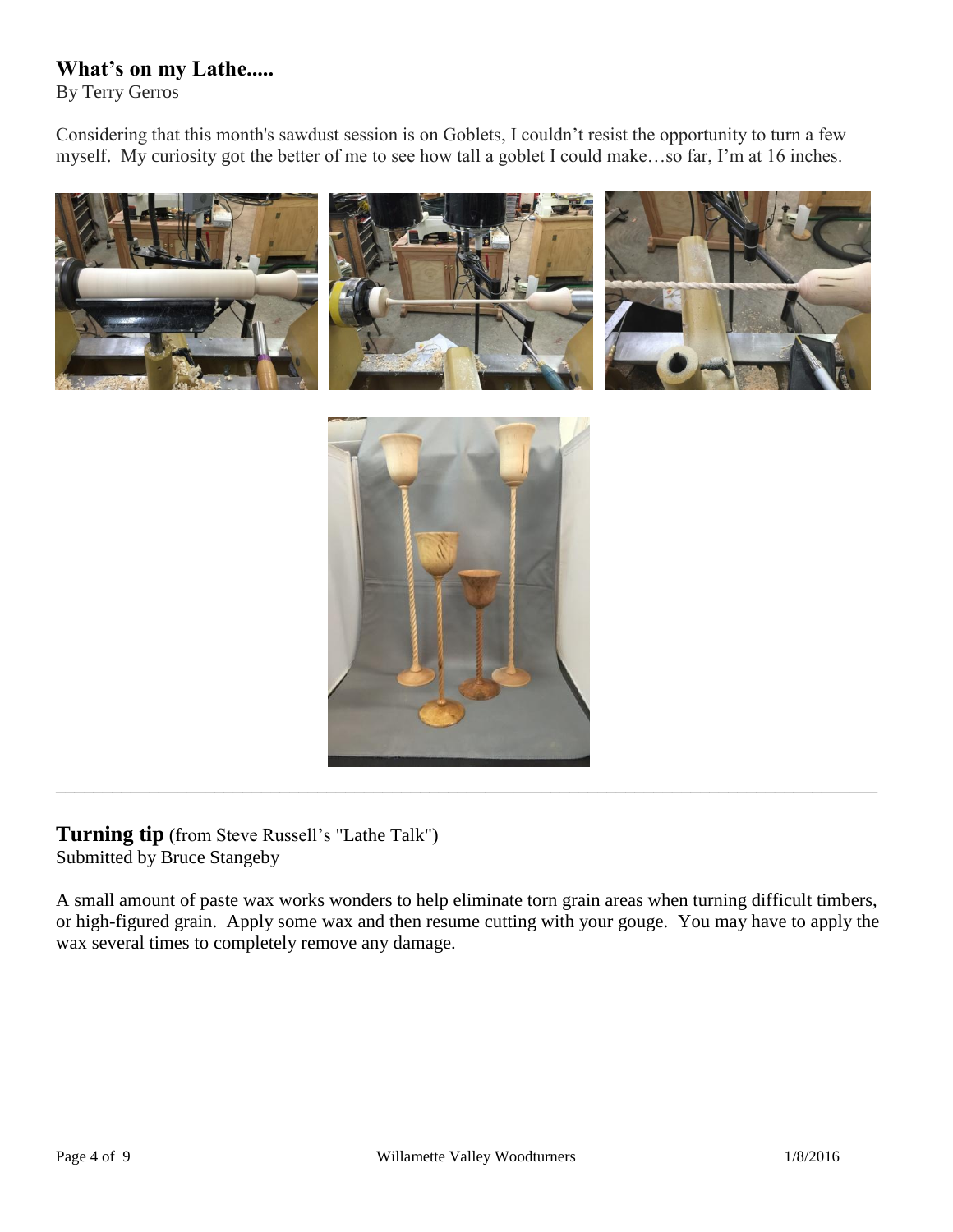### **My Woodturning Experience** by J.J. Jones

The wonders of woodturning were intriguing to me. One of the articles about woodturning I read in "Fine Woodworking" was about Ed Moulthrop (1916-2003) and the large vessels he turned. This gave me the encouragement to try woodturning. The process I was taught in 1985 was to use a faceplate with a single screw to hold the wood on the lathe, and a combination of 1/2 by 3/8 inches by 3 feet Tantung bars for turning tools. One of the bars cutting end was straight across the end and the other was rounded. We used only scraper tools. I turned for about 4 years, and then quit for several years. I finally got another lathe and I also joined Willamette Valley Woodturners in the middle 90's. A prominent turner from Portland was presenting the program that night. He took one look at the bowl that I brought, saw the hole in the bottom of my bowl and made a disparaging remark about my bowl. That remark has cost me over \$6,000 throughout the years for better lathes and tools. I started my purchases with a good chuck, but stayed with my scrapers for another several years. Many turners I first worked with swore by using only scrapers. I was at a sawdust session around the year 2000. I was the only turner that was using scrapers. The rest were using gouges. I finally decided to buy a couple gouges and learn how to use them. Of the many types of grinds; the Irish grind, the Batty grind, the Ellsworth grind, etc., and I am more comfortable with the Ellsworth grind and use it most. In the last several years carbide tips on the cutting tools have been on the market. Now, there is reluctance of some turners using gouges to use carbide. To me, if the tool you are using does what you need it to do, use it. What new type of tools will be perfected and used in the future? Time will tell.

J.J. Jones

#### **Yarn bowls anyone??**

Submitted by Henrik Aberg



My sister-in-law has a yarn store (Apples to Oranges) in Silverton, 204 E Main Street, and she is frequently asked about availability of yarn bowls (see example to the left). If you are in a mood of making them she would be selling them at her store, by either buying them from you outright or by consignment. Contact me if you are interested.

\_\_\_\_\_\_\_\_\_\_\_\_\_\_\_\_\_\_\_\_\_\_\_\_\_\_\_\_\_\_\_\_\_\_\_\_\_\_\_\_\_\_\_\_\_\_\_\_\_\_\_\_\_\_\_\_\_\_\_\_\_\_\_\_\_\_\_\_\_\_\_\_\_\_\_\_\_\_\_\_\_\_\_\_\_\_\_\_



\_\_\_\_\_\_\_\_\_\_\_\_\_\_\_\_\_\_\_\_\_\_\_\_\_\_\_\_\_\_\_\_\_\_\_\_\_\_\_\_\_\_\_\_\_\_\_\_\_\_\_\_\_\_\_\_\_\_\_\_\_\_\_\_\_\_\_\_\_\_\_\_\_\_\_\_\_\_\_\_\_\_\_\_\_\_\_\_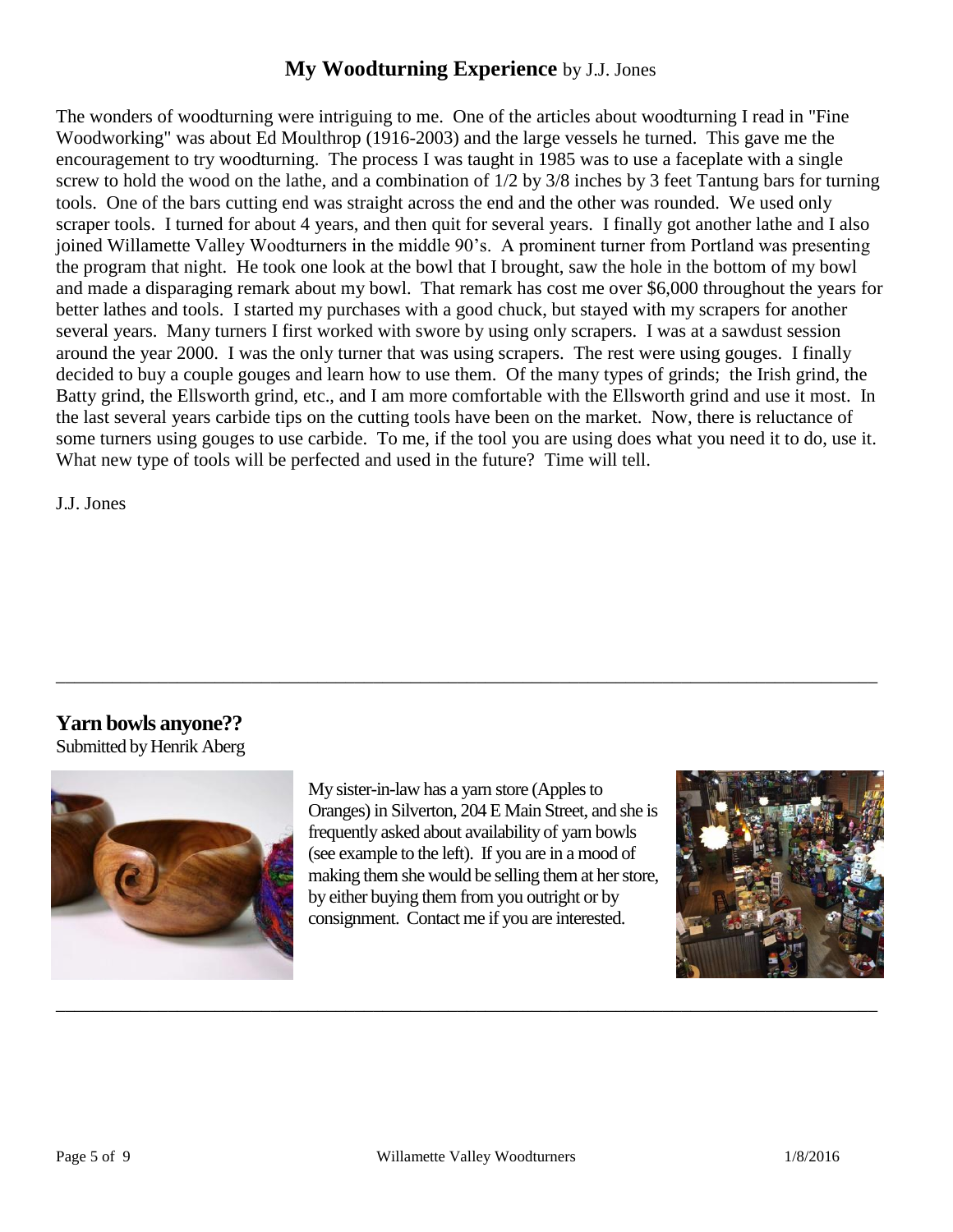## **Club Business**

\_\_\_\_\_\_\_\_\_\_\_\_\_\_\_\_\_\_\_\_\_\_\_\_\_\_\_\_\_\_\_\_\_\_\_\_\_\_\_\_\_\_\_\_\_\_\_\_\_\_\_\_\_\_\_\_\_\_\_\_\_\_\_\_\_\_\_\_\_\_\_\_\_\_\_\_\_\_\_\_\_\_\_\_\_\_\_\_

| <b>December Treasurer's Report</b> |            |                                |         |  |
|------------------------------------|------------|--------------------------------|---------|--|
| By Henrik Åberg, Treasurer         |            |                                |         |  |
| <b>Beginning Balance</b>           | \$8,898.63 |                                |         |  |
| <b>December Income</b>             |            | <b>December Expenses</b>       |         |  |
| Raffle                             | \$76.00    | Burl Expenses (4 months)       | \$10.89 |  |
| Memberships $(26*\$35)$            | \$910.00   | PayPal fees                    | \$3.96  |  |
| <b>Total December Income</b>       | \$986.00   | <b>Total December Expenses</b> | \$14.85 |  |
| <b>2015 Year End Balance</b>       | \$9,869.78 |                                |         |  |
|                                    |            |                                |         |  |

In terms of comparison to the beginning of the year we are in the **black** for a whopping **\$3,517.91** of which **\$2500** is repayment of the loan the Symposium got from the club, so the 'real' increase in the coffers for the year 2015 is really **\$1,017.91**

\_\_\_\_\_\_\_\_\_\_\_\_\_\_\_\_\_\_\_\_\_\_\_\_\_\_\_\_\_\_\_\_\_\_\_\_\_\_\_\_\_\_\_\_\_\_\_\_\_\_\_\_\_\_\_\_\_\_\_\_\_\_\_\_\_\_\_\_\_\_\_\_\_\_\_\_\_\_\_\_\_\_\_\_\_\_\_

## **Membership Report**

By Henrik Åberg



We have six new members for 2016: The club would have **114** members (if everyone pays their dues).

**72%** of the members have paid their **2016** dues at the time of press BUT we **should to be at 100%.**

**Last year,** at this very same time we were at  $\sum_{n=1}^{\infty} 4\frac{1}{2} 4\frac{1}{2}$ 



## **Oregon Woodturning Symposium 2017**

by Terry Gerros

Time to start thinking about the 2017 Oregon Woodturning Symposium, a mere 14 months away (March 17- 19, 2017). Our demonstrators will include Stuart Mortimer, Binh Pho, Nick Cook, Al Stirt, Christian Burchard, Jon Magill and Mike Blankenship.

Give some though as to where you'd like to help. Remember the more people involved, the less work we each have to do.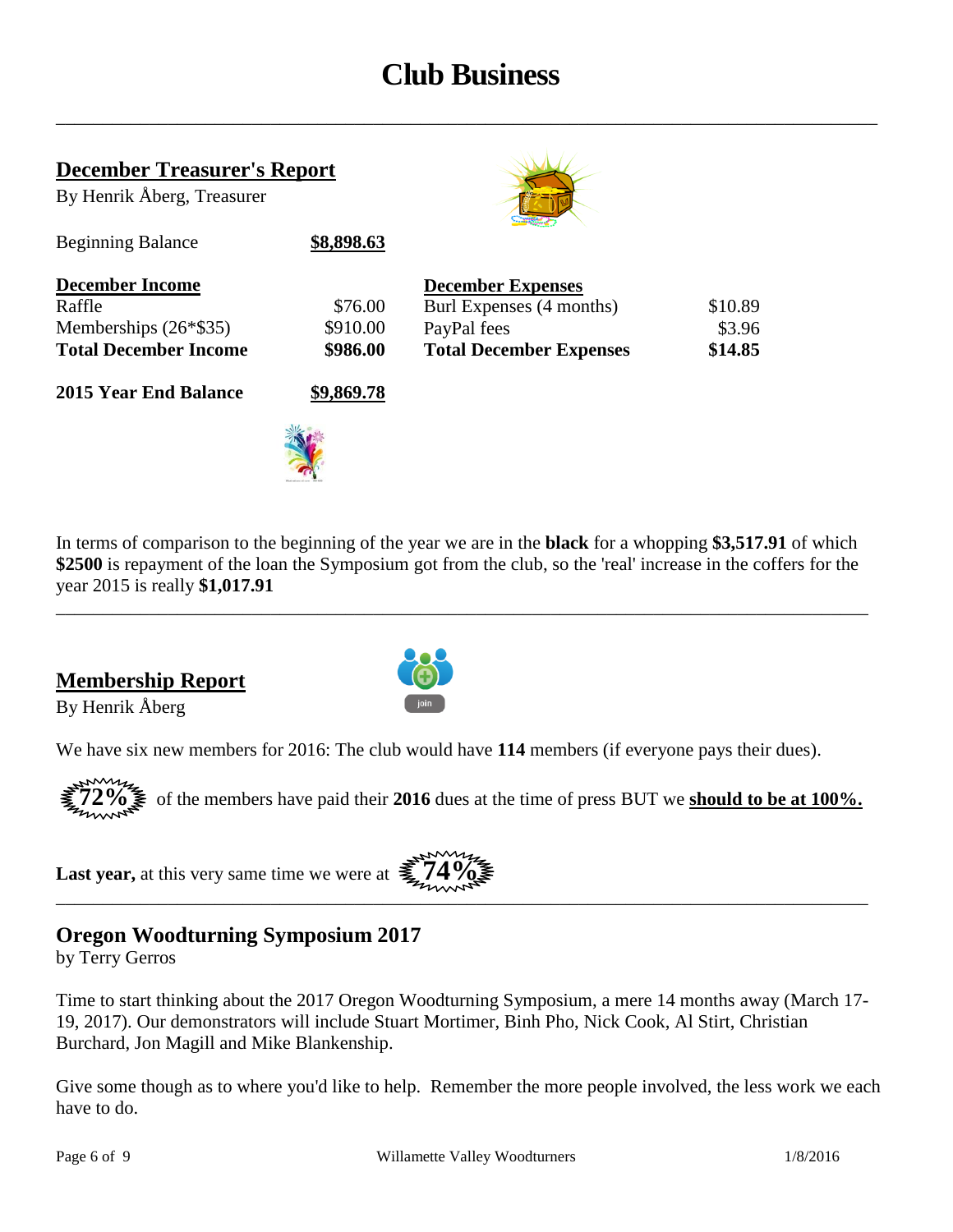## **Changes to the Club Bylaws**

Submitted by Henrik Åberg

The board is proposing updates to the Bylaws and these updates have to be approved by a vote of the membership, as stated in the current Bylaws. This voting will occur at the January general meeting.

**First:** The board has been discussing ways of encouraging the young generation to join the club and these discussions have led to the need to alter the bylaws, particularly as it pertains to membership dues. **Second:** Proposals made in the past and voted on by the club members and adopted have not been appropriately documented in the Bylaws and therefore they have become 'stale'. One such change is the Term of Office of the Treasurer that was adopted by a vote of the membership at the 4/12/2012 general meeting but not updated in the Bylaws at that time. Other updates in this category are requirements formerly imposed by the AAW that are no longer valid or needed and have been deleted.

**Third**: Since the Bylaws are being modified the person in charge of the editing task also saw the opportunity to edit the Bylaws for consistency an appearance. These changes have not altered the Bylaws other than in the appearance as a written document.

Specifically, below is the exact wording of the proposed NEW changes to the Articles of the Bylaws. (The grayed wording is new).

ARTICLE V: The board is proposing a discounted membership of \$10 for the age group 18-21 for 2016. These are typically students who are stretched thin financially. The definition of an Associate Member allows for a broader set of our family youngsters to be included in the club without a financial burden. ARTICLE IX: For 2016 we have a unique instance where we have both the past president and The Vice President being the same person (Terry Gerros). The additions to the article aims to clarify how the Club deals with this.

## **ARTICLE V - MEMBERSHIPS AND DUES**

1. Members are individuals whose dues are current for the calendar year beginning January 1. Members between the age of 18-21, as of January 1 of the calendar year, shall pay discounted dues per section 3.

\_\_\_\_\_\_\_\_\_\_\_\_\_\_\_\_\_\_\_\_\_\_\_\_\_\_\_\_\_\_\_\_\_\_\_\_\_\_\_\_\_\_\_\_\_\_\_\_\_\_\_\_\_\_\_\_\_\_\_\_\_\_\_\_\_\_\_\_\_\_\_\_\_\_\_\_\_\_\_\_\_\_\_\_\_\_\_

- 2. Associate Members are the spouse/partner and/or any minor children of a WVW Member and/or any minor grandchildren living with a Member of WVW, who wants to be a member. Also, any person under the age of eighteen (18) years of age as of January 1st of the membership year, who applies for membership, will be considered an Associate Member. Associate Members shall be exempt from the payment of any dues or fees, and shall be entitled to all privileges of regular members, except the right to vote or hold office.
- 3. The amount of the annual membership dues for the upcoming year shall be set annually by a vote at the WVW club's regularly scheduled October meeting.

## **ARTICLE IX - EXECUTIVE BOARD**

The Executive Board shall consist of the President, Vice President, Secretary, Treasurer, past president and two (2) members elected by the membership. In the event that a member is elected to serve two positions, an additional board member is elected to preserve the number of board members at seven (7). The Executive Board shall be charged with day-to-day conduct of the affairs of the WVW club and with making decisions on such matters which do not require a vote by the general membership. The President shall be Chairperson of the Executive Board. This Executive Board shall meet at least quarterly. The Executive Board shall be responsible for all assets acquired by the WVW.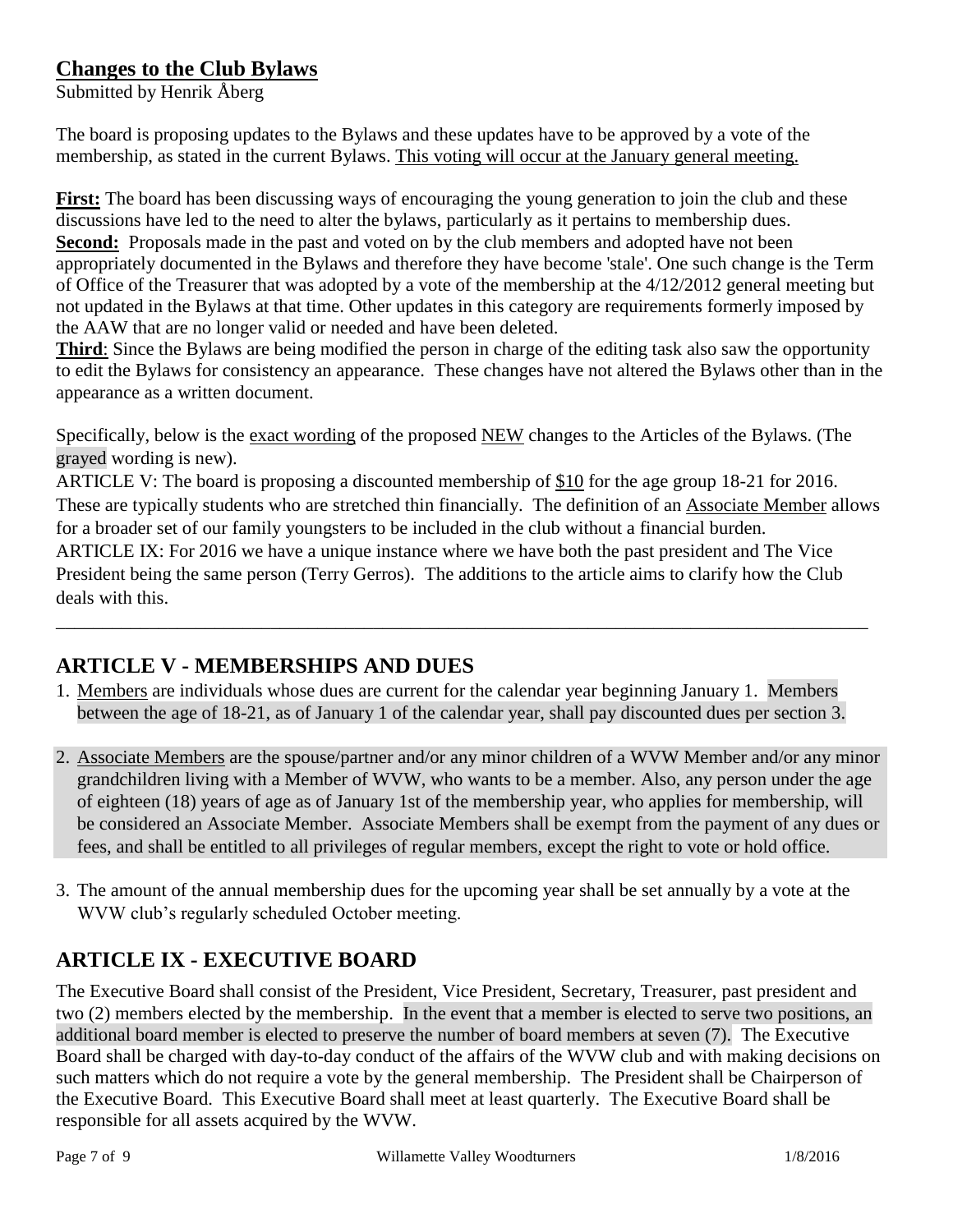## Membership Rewards

## **Library**

A friendly reminder to members with books and /or videos checked out from the library. Please return them at this next meeting.

### **Wood Gathering**

Sign-up sheets will be available to indicate your availability to help with wood gathering. Anyone who learns of a tree or log that is available to the club should notify Jerry Lelack, (503) 510-1577 or Bob Hutchinson, (503) 508-3279. The intent is to gather wood, process it to usable pieces, store it at the home of Terry Gerros, and then make it available to members. Terry can be reached at (503) 580-5013.

#### **From Terry Gerros**

I am a distributor for Stick Fast CA glue, Sharpfast Sharpening systems, and the Holdfast vacuum chucking system. If you have an interest in these products, give me a call or send me an [email](mailto:gerrost@yahoo.com) for details.

### **Supplies**

The club purchases a few supplies in bulk and sells it to members at club cost. We routinely have superglue (\$5), black or brown superglue (\$10) accelerator (\$6) and Anchorseal (\$11/gal). The club has a small supply of half round protractors (\$6) used to measure the angle ground on a tool, and depth gauges (\$5). HSS Round Tool Bits rods (1/4" x 8") are also available (\$3). Henrik Åberg will have the resale items available at the meetings, except for Anchorseal which is available through [Jeff Zens.](mailto:jszens@custombuiltfurniture.com)

## **Club Member Discounts**

- **Craft Supply**: The club's order will be going out on the Monday following our Club Meeting if our order equals or exceeds \$1,000. Craft Supply gives us a 10% discount plus free shipping on all items, and occasional additional discounts on certain other items and quantity purchases. If you order from the sales items, you will receive the club discount in addition to the sale discount, making many items available at very attractive prices. For detailed instruction for ordering see the article in the [November](http://www.willamettevalleywoodturners.com/newsletters/2015_11_WVW_Newsletter.pdf) 2015 Burl. Questions? See [jeffzens@custombuiltfurniture.com.](mailto:jeffzens@custombuiltfurniture.com.)
- Club members are registered with **Klingspor's Woodworking Shop** at [www.woodworkingshop.com](http://www.woodworkingshop.com/)  or 800-228-0000, they have your name and will give you a 10% discount.
- If you show your club card at checkout time to the cashier at **Woodcraft** in Tigard they will give you a 10% discount (may not apply to some machinery).
- **Exotic Wood** is offering a discount of 15% off any orders placed at: [www.exoticwoodsusa.com.](http://www.exoticwoodsusa.com/) (This includes sale items and free shipping on orders over \$300). Use promo code ewusaAAW
- **Gilmer Wood** now offers our club a 10% discount on purchases made there. If you haven't been to Gilmer's, it is well worth the trip to Portland, if only to make your mouth water and make you cry if you leave empty handed.
- **North Wood Figured Wood** can be viewed at North Woods Figured Wood. Here's our website [www.nwfiguredwoods.com.](http://www.nwfiguredwoods.com/) Please take a look! We're happy to offer you our courtesy 15% discount. Anyone from our club can simply type in "WOODTURNERS" at check out to receive the sale price. No minimum purchase. We've got beautiful Big Leaf Maple, Black Locust, Madrone, White Oak, Ash, Elm and Yew.....turning blanks, slabs, burls and lumber.